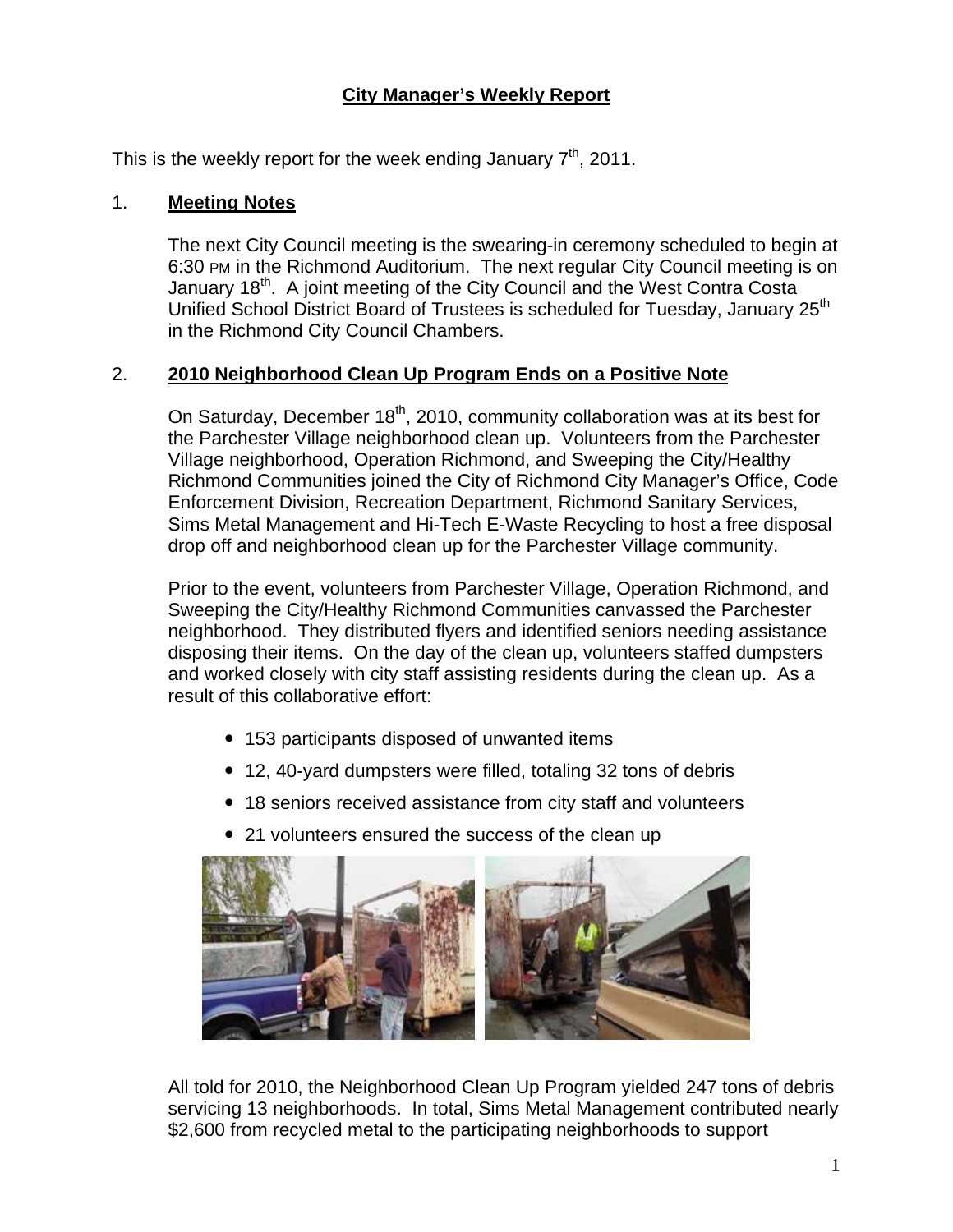neighborhood council sponsored activities and events. Special recognition goes to the crew of our Code Enforcement Division and the drivers of Richmond Sanitary Services for helping make this year's program a success. Thanks also to Rochelle Monk, Community Affairs Coordinator in the City Manager's Office, for her terrific work on this program for a number of years.



### 3. **New State Attack on Redevelopment**

This week, the media reported rumors that the new Governor Jerry Brown is planning to "end redevelopment" as part of his January budget proposal. It has not been confirmed by his administration, but if it is true, as summarized by the League of California Cities, "…the idea smacks of gimmicks and desperation with insufficient legal, technical or political forethought." The League made the following specific points, among others, in reaching this conclusion:

- Just a mere two months ago, California voters approved Proposition 22, a measure designed to protect various local revenues - including redevelopment - from state raids, by 61 percent. A new attack on redevelopment would clearly fly in the face of the view by a majority of voters that they believe their local governments are much more accountable and trustworthy than the state.
- Attempting to arbitrarily end local redevelopment agencies or projects will jeopardize the ability of local agencies to pay investors in redevelopment bonds, likely triggering an upheaval in the financial markets, undercutting the confidence of all California bonds. Other constitutional issues could be triggered as well.
- Redevelopment, which has been around since the 1950s, is a tool for building things. It builds and improves communities, spurs job growth and taxes and is the most significant provider of infrastructure, urban development and affordable housing in the state. (City Manager's note: This has particularly been the case in Richmond, which has used redevelopment very successfully in improving downtown Richmond and providing significant opportunities for affordable housing.)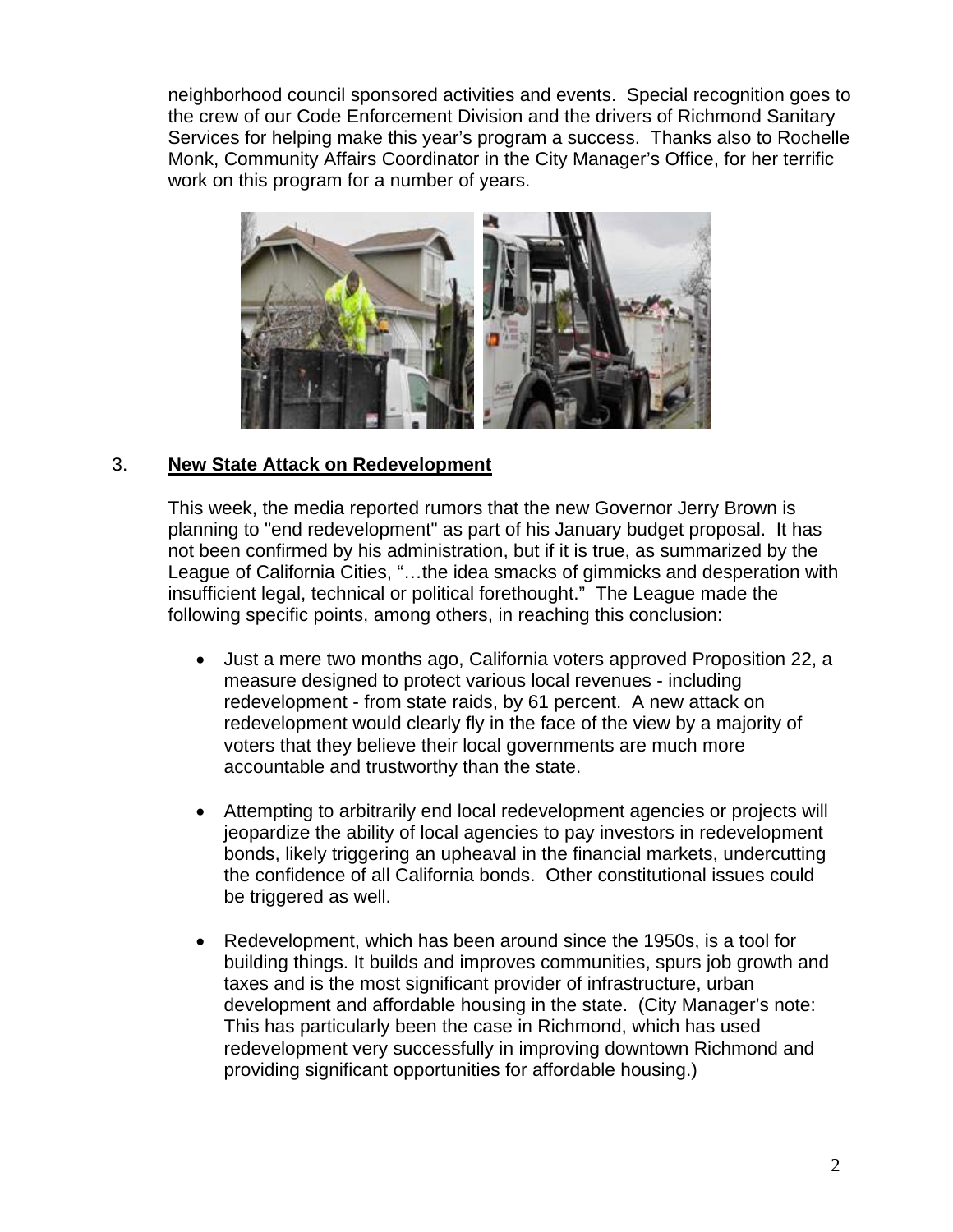Redevelopment is a job engine and a catalyst for growth. Statewide redevelopment supports an average of 304,000 full- and part-time jobs in a typical year, including 170,600 construction jobs. Annually, redevelopment typically generates \$2 billion in state and local taxes, which are needed for vital state and local services. It is also a primary source of funding for green and sustainable infill development. Redevelopment has financed more than 98,000 units of affordable housing in the state, second only to the federal government in affordable housing funding. (City Manager's note: Once again, such a litany of positive statistical data could be used to describe the activities of the Richmond Redevelopment Agency.)

You will undoubtedly hear more about this in future weeks. Hopefully, you will hear that this idea doesn't get off the ground.

### 4. **Christmas Tree Recycling**

To recycle Christmas trees, Richmond residents may:

- a) Cut trees to fit into the green cart for free pickup along with yard waste;
- b) Drop off trees at the Golden Bear Transfer Station (1 Parr Boulevard, Monday - Friday 7:00 AM - 5:00 PM, Saturday – Sunday 9:00 AM - 5:00 PM). Drop off is free until February  $7<sup>th</sup>$ ; or
- c) Call Richmond Sanitary Service for a whole tree pickup 262-7100. There is a \$15 charge for this pickup service.

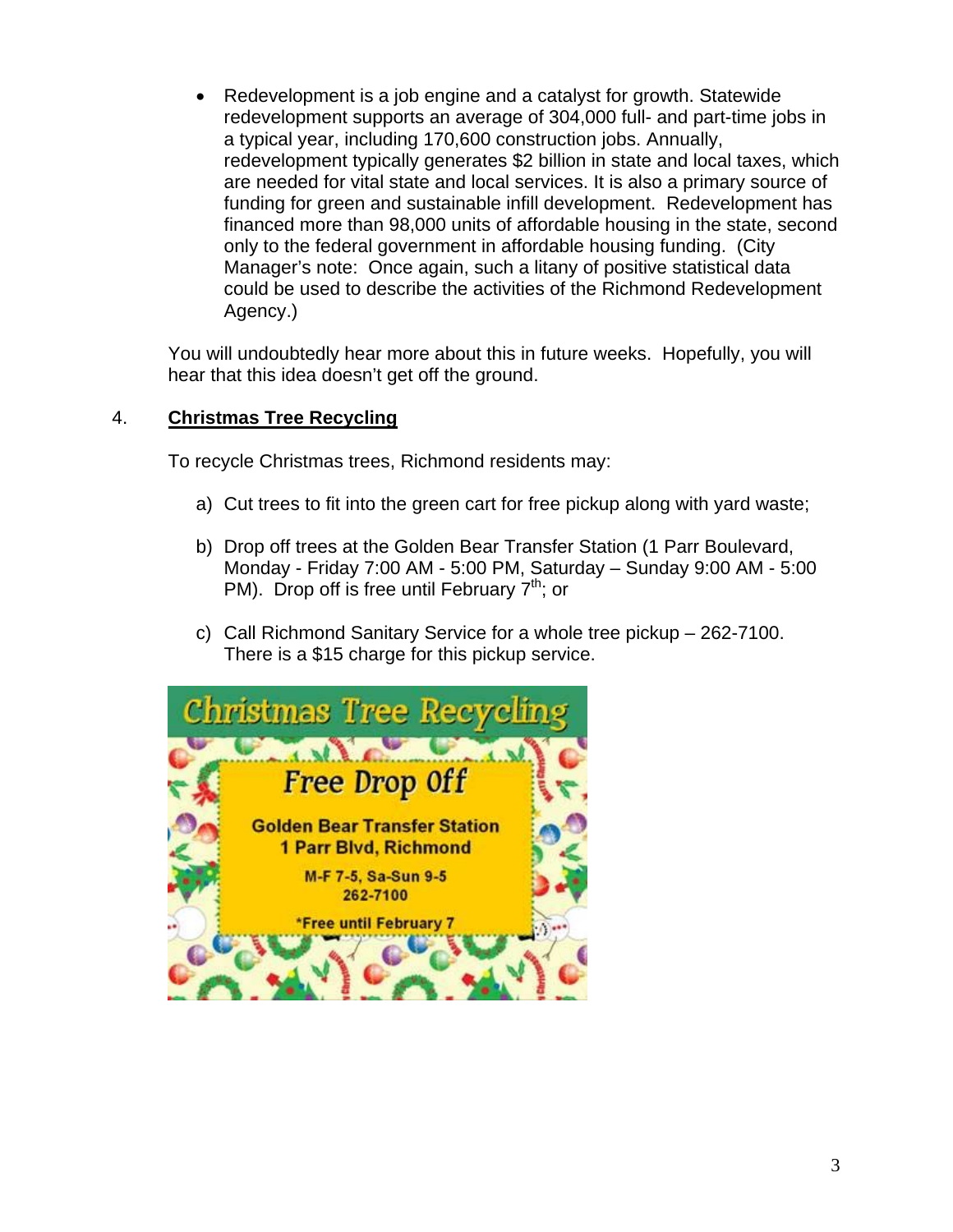## 5. **Internet Archive Coming to Richmond**

In the last week of December 2010, *Internet Archive* (the Archive) completed its purchase of a 45,000 square foot building at 2512 - 2514 Florida Avenue in Richmond. *Internet Archive* is a San Francisco-based company that was founded in 1996 to build an internet library, offering permanent access for researchers, historians, scholars, people with disabilities, and the general public to historical collections that exist in digital format. The Archive has more than 192 library partners, including the Library of Congress, The Smithsonian Institute, Harvard University, the University of California and the National Library of Scotland.

Economic Development, Planning and Information Technology staff all contributed to the Archive's decision to move forward with this acquisition. Initial plans call for data collection and warehousing with an eye towards development of enhanced technologies to better preserve cultural artifacts for future generations. The Archive is also keenly interested in working collaboratively with RichmondWORKS to create a local employment and training program for aspiring digital archivists.

### 6. **Qualified Energy Conservation Bonds and Recovery Zone Economic Development Bonds**

On December 22<sup>nd</sup>, the Bond Finance Team completed the issuance of the Qualified Energy Conservation Bonds (QECBs) and the Recovery Zone Economic Development Bonds (RZEDBs), at interest rates of 2.73% and 3.58%, respectively. These two transactions were sold to Bank of America in a "private placement," where the city negotiated directly with Bank of America, and did not sell the bonds on the open market. Proceeds from these bonds will be used to fund various energy efficiency upgrades to city street lights and city facilities, as well as structural improvements to certain fire stations.

# 7. **Fiscal Year 2009-10 Audit and CAFR**



The Comprehensive Annual Financial Report (CAFR) for the year ended June  $30<sup>th</sup>$ , is available on the city's website at: <http://www.ci.richmond.ca.us/index.aspx?NID=2363>